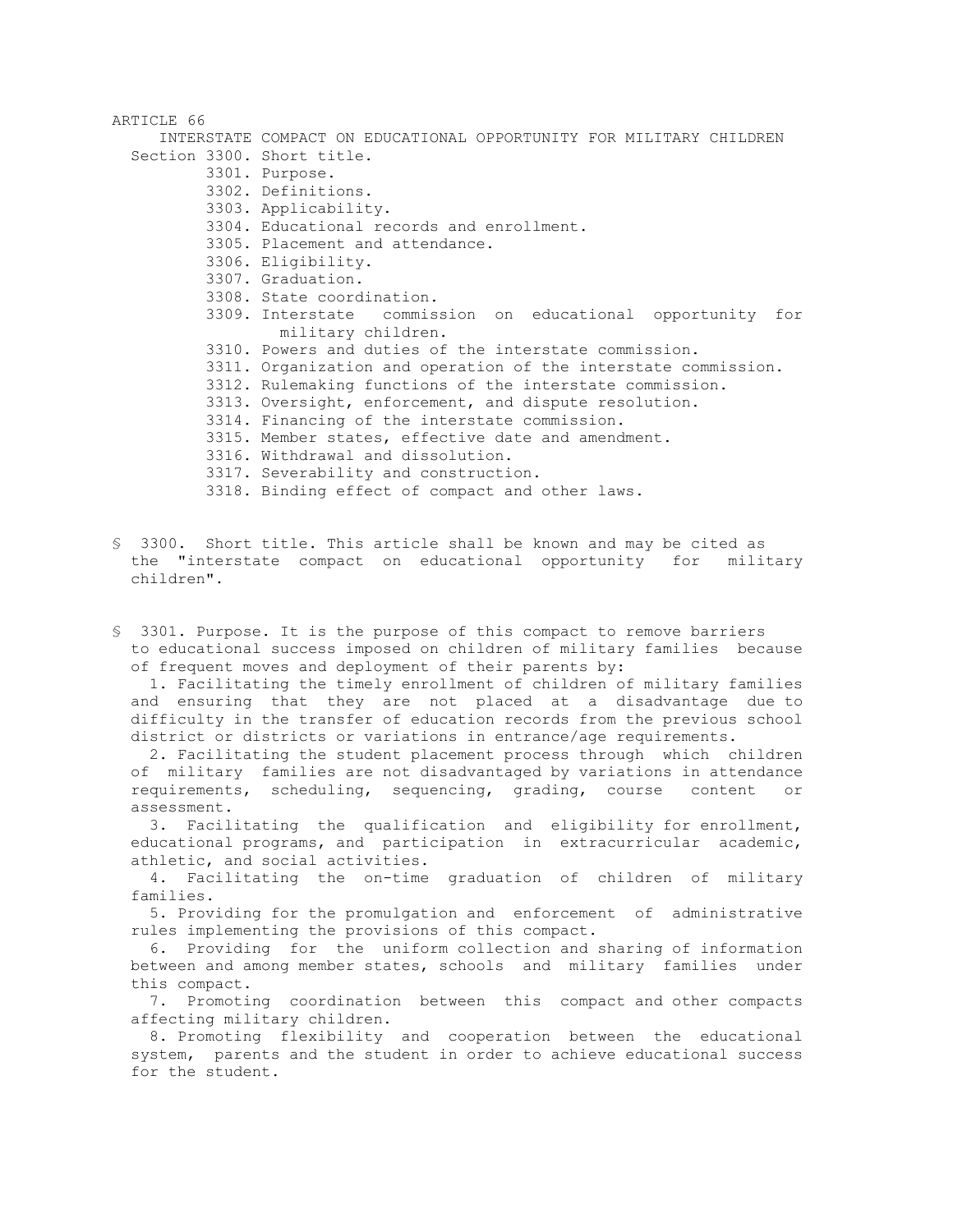§ 3302. Definitions. As used in this compact, unless the context clearly requires a different meaning:

 1. "Active duty" means full-time duty status in the active uniformed service of the United States, including members of the National Guard and Reserve on active duty orders pursuant to 10 U.S.C. sections 1209 and 1211.

 2. "Children of military families" means a school-aged child or children, enrolled in kindergarten through twelfth grade, in the household of an active duty member.

 3. "Compact commissioner" means the voting representative of each compacting state appointed pursuant to section thirty-three hundred nine of this article.

 4. "Deployment" means the period one month prior to the service members' departure from their home station on military orders through six months after return to their home station.

 5. "Education records" or "educational records" means those official records, files, and data directly related to a student and maintained by the school or local educational agency, including but not limited to records encompassing all the material kept in the student's cumulative folder such as general identifying data, records of attendance and of academic work completed, records of achievement and results of evaluative tests, health data, disciplinary status, test protocols, and individualized education programs.

 6. "Extracurricular activities" means a voluntary activity sponsored by the school or local educational agency or an organization sanctioned by the local educational agency. Extracurricular activities include, but are not limited to, preparation for and involvement in public performances, contests, athletic competitions, demonstrations, displays, and club activities.

 7. "Interstate commission on educational opportunity for military children" means the commission that is created under section thirty-three hundred nine of this article, which is generally referred to in this article as the "interstate commission".

 8. "Local educational agency" means a public authority legally constituted by the state as an administrative agency to provide control of and direction for kindergarten through twelfth grade public educational institutions. In New York state, a local educational agency means a public school district located within New York state.

9. "Member state" means a state that has enacted this compact.

 10. "Military installation" means a base, camp, post, station, yard, center, homeport facility for any ship, or other activity under the jurisdiction of the department of defense, including any leased facility, which is located within any of the several states, the District of Columbia, the commonwealth of Puerto Rico, the United States Virgin Islands, Guam, American Samoa, the Northern Marianas Islands and any other United States territory. Such term does not include any facility used primarily for civil works, rivers and harbors projects, or flood control projects.

 11. "Non-member state" means a state that has not enacted this compact.

 12. "Receiving state" means the state to which a child of a military family is sent, brought, or caused to be sent or brought.

 13. "Rule" means a written statement by the interstate commission promulgated pursuant to section thirty-three hundred twelve of this article that is of general applicability, implements, interprets or prescribes a policy or provision of the compact, or an organizational, procedural, or practice requirement of the interstate commission.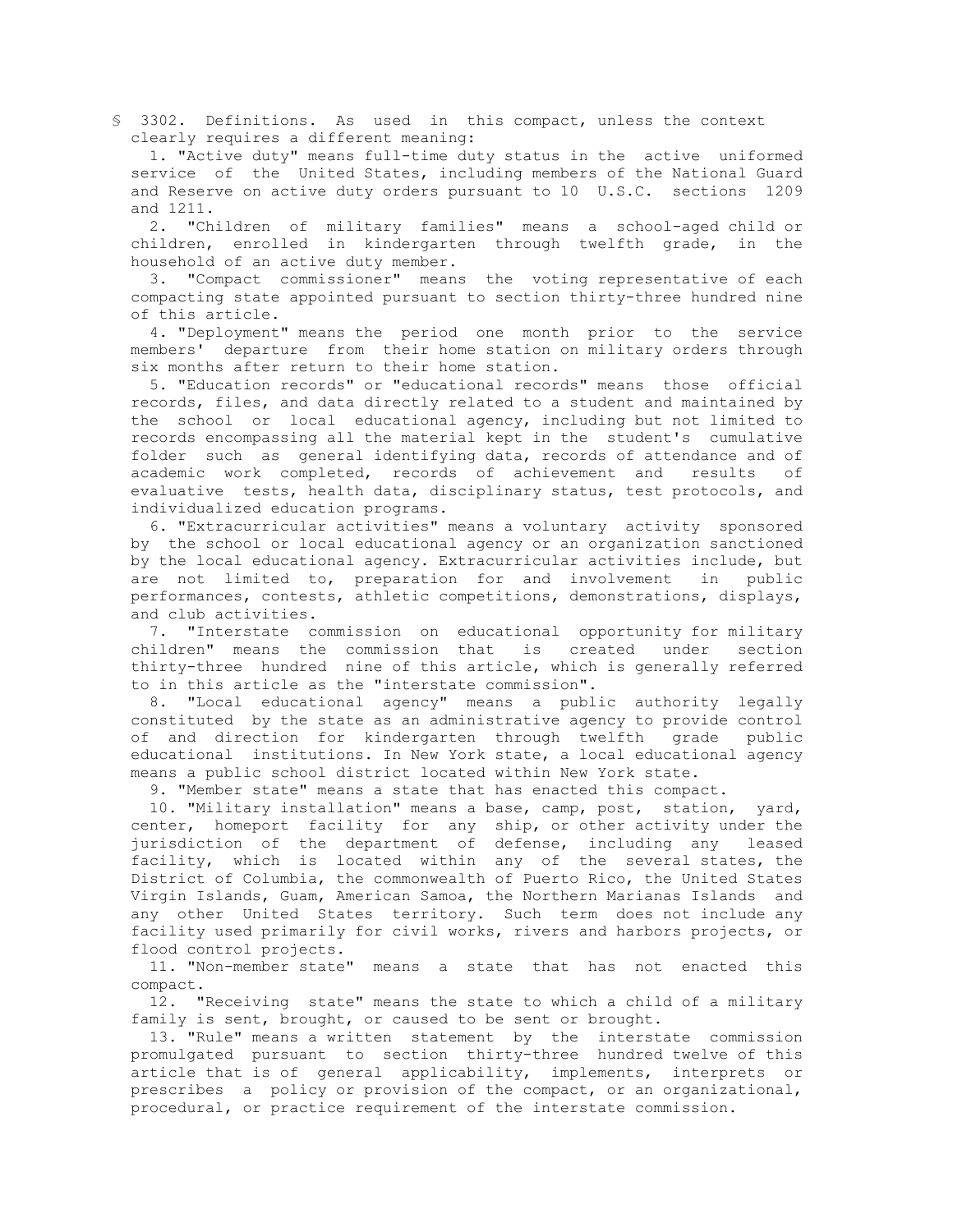14. "Sending state" means the state from which a child of a military family is sent, brought, or caused to be sent or brought.

 15. "State" means a state of the United States, the District of Columbia, the commonwealth of Puerto Rico, the United States Virgin Islands, Guam, American Samoa, the Northern Marianas Islands and any other United States territory.

 16. "Student" means the child of a military family for whom the local educational agency receives public funding and who is formally enrolled in kindergarten through twelfth grade.

 17. "Transition" means (a) the formal and physical process of transferring from school to school as a result of military orders or (b) the period of time in which a student moves from one school in the sending state to another school in the receiving state.

 18. "Uniformed service" or "uniformed services" means the Army, Navy, Air Force, Marine Corps, Coast Guard as well as the Commissioned Corps of the National Oceanic and Atmospheric Administration, and Public Health Services.

 19. "Veteran" means a person who served in the uniformed services and who was discharged or released therefrom under conditions other than dishonorable.

§ 3303. Applicability. 1. Except as otherwise provided in subdivision two of this section, this compact shall apply to the children of:

 (a) active duty members of the uniformed services as defined in this compact, including members of the National Guard and Reserve on active duty orders pursuant to 10 U.S.C. sections 1209 and 1211;

 (b) members or veterans of the uniformed services who are severely injured and medically discharged or retired for a period of one year after medical discharge or retirement; and

 (c) members of the uniformed services who die on active duty or as a result of injuries sustained on active duty for a period of one year after death.

 2. The provisions of this interstate compact shall only apply to local educational agencies as defined in this compact.

3. The provisions of this compact shall not apply to the children of:

(a) inactive members of the national guard and military reserves;

 (b) members of the uniformed services now retired, except as provided in subdivision one of this section;

 (c) veterans of the uniformed services, except as provided in subdivision one of this section; and

 (d) other United States department of defense personnel and other federal agency civilian and contract employees not defined as active duty members of the uniformed services.

 § 3304. Educational records and enrollment. 1. In the event that official education records cannot be released to the parents for the purpose of transfer, the custodian of the records in the sending state shall prepare and furnish to the parent a complete set of unofficial educational records, to the extent feasible, and using any template developed by the interstate commission. Upon receipt of the unofficial education records by a school in the receiving state, the school shall enroll and appropriately place the student based on the information provided in the unofficial records pending validation by the official records, as quickly as possible.

 2. Simultaneous with the enrollment and conditional placement of the student, the school in the receiving state shall request the student's official education record from the school in the sending state. Upon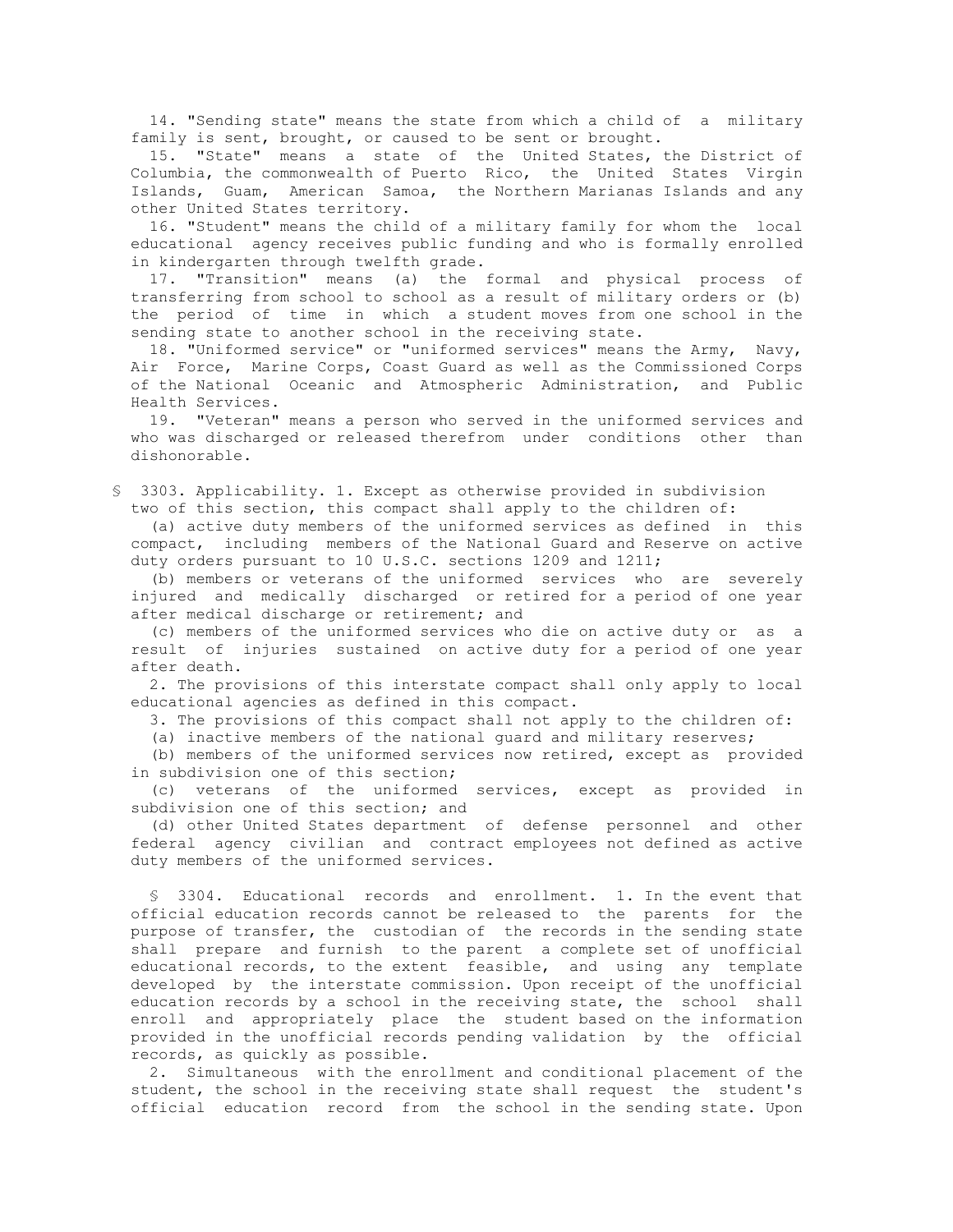receipt of this request, the school in the sending state will process and furnish the official education records to the school in the receiving state within ten days or within such time as is reasonably determined under the rules promulgated by the interstate commission.

 3. Notwithstanding any provisions of subdivision seven of section twenty-one hundred sixty-four of the public health law to the contrary, compacting states shall give thirty days from the date of enrollment or within such time as is reasonably determined under the rules promulgated by the interstate commission, for students transferring from a school in a sending state to obtain any immunizations required by the receiving state. For a series of immunizations, initial vaccinations must be obtained within thirty days or within such time as is reasonably determined under the rules promulgated by the interstate commission.

 4. For purposes of ensuring a smooth educational transition, students transferring from a local educational agency in a sending state shall initially be allowed to continue their enrollment at grade level in the receiving state commensurate with their grade level from a local educational agency in the sending state at the time of transition, regardless of age. A student that has satisfactorily completed the prerequisite grade level in the local educational agency in the sending state shall initially be eligible for enrollment in the next highest grade level in the receiving state, regardless of age. A student transferring after the start of the school year in the receiving state shall enter the school in the receiving state on their validated level from an accredited school in the sending state. Nothing in this subdivision shall prohibit a local educational agency in the receiving state from performing subsequent evaluations to ensure appropriate placement of the student.

§ 3305. Placement and attendance. 1. When the student transfers before or during the school year, the receiving state school shall initially honor placement of the student in educational courses based on the student's enrollment in the sending state school and/or educational assessments conducted at the school in the sending state if the courses are offered and there is space available as determined by the local educational agency. Course placement includes but is not limited to honors, international baccalaureate, advanced placement, vocational, technical and career pathways courses. Where the local educational agency contracts with a board of cooperative educational services to deliver such courses, the local educational agency and the board of cooperative educational services shall arrange to enroll the student in the applicable board of cooperative educational services program where there is space available. Continuing the student's academic program from the previous school and promoting placement in academically and career challenging courses should be paramount when considering placement. This does not preclude the school in the receiving state from performing subsequent evaluations to ensure appropriate placement and continued enrollment of the student in the courses.

 2. The receiving state school shall initially honor placement of the student in educational programs based on current educational assessments conducted at the school in the sending state or participation/placement in like programs in the sending state, provided that the programs and/or courses exist and there is space available, as determined by the local educational agency. Such programs include, but are not limited to, gifted and talented programs and English as a second language. Nothing in this subdivision shall preclude the school in the receiving state from performing subsequent evaluations to ensure appropriate placement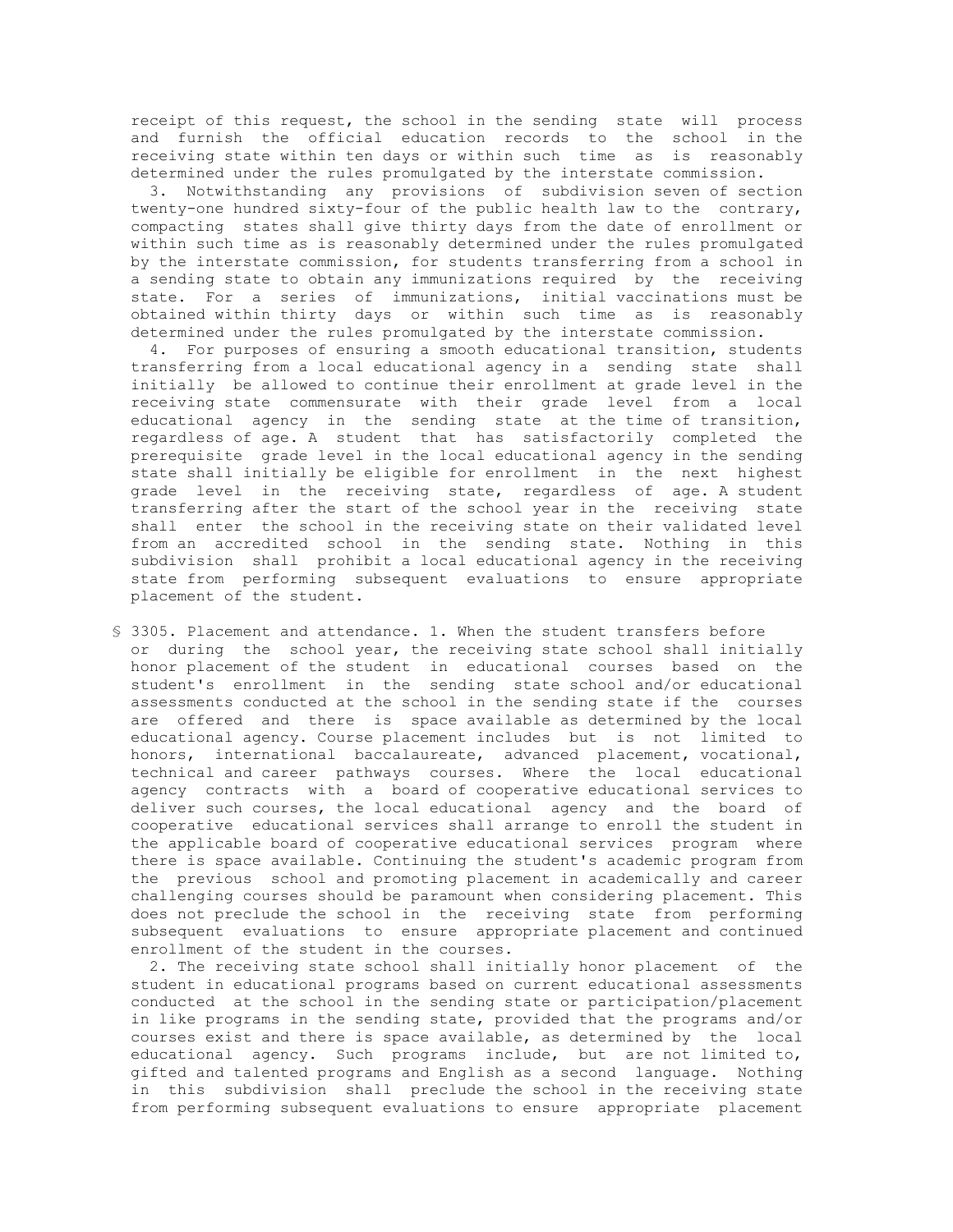of the student.

 3. (a) In compliance with the federal requirements of the individuals with disabilities education act, 20 U.S.C.A. section 1400 et seq, the receiving state shall initially provide comparable services to a student with disabilities based on his or her current individualized education program; and

 (b) In compliance with the requirements of section 504 of the rehabilitation act, 29 U.S.C.A. section 794, and with title II of the Americans with disabilities act, 42 U.S.C.A. sections 12131-12165, the receiving state shall make reasonable accommodations and modifications to address the needs of incoming students with disabilities, subject to an existing 504 or title II plan, to provide the student with equal access to education. This does not preclude the school in the receiving state from performing subsequent evaluations to ensure appropriate placement of the student.

 4. Local educational agency administrative officials shall have flexibility in waiving course or program prerequisites, or other preconditions for placement in courses or programs offered under the jurisdiction of the local educational agency.

 5. A student whose parent or legal guardian is an active duty member of the uniformed services, as defined by the compact, and has been called to duty for, is on leave from, or immediately returned from deployment to a combat zone or combat support posting, shall be granted additional excused absences at the discretion of the local educational agency superintendent to visit with his or her parent or legal guardian relative to such leave or deployment of the parent or guardian.

§ 3306. Eligibility. 1. (a) When properly executed under applicable law, a special power of attorney, relative to the guardianship of a military child, shall be considered sufficient for the sole purpose of establishing residency of a transferring student into a local educational agency and for all other actions in the local educational agency requiring parental participation and consent, for the duration of the guardianship. For students attending school in New York, a special designation of person in parental relation pursuant to title fifteen-A of article five of the general obligations law, in the form prescribed in paragraph (b) of this subdivision, shall constitute a special power of attorney for such purpose, provided that notwithstanding any other provision of law to the contrary, such delegation shall remain in effect until revoked or the child re-establishes residence with a parent.

 (b) A local educational agency shall be prohibited from charging local tuition to a transitioning military child placed in the care of a non-custodial parent or other person standing in loco parentis with a special designation of person in parental relation pursuant to title fifteen-A of article five of the general obligations law and this paragraph who lives in a jurisdiction other than that of the custodial parent. The special designation of person in parental relation shall be in the form prescribed by section 5-1552 of the general obligations law, except that it shall clearly identify the student as a transitioning military child and shall provide that the designation shall continue in effect until revoked or the child re-establishes residence with a parent. Notwithstanding any provisions of law to the contrary, such designation shall not be for a fixed period and shall result in a change in the school district of residence for purposes of this chapter to the school district in which the designee resides.

 (c) A transitioning military child, placed in the care of a non-custodial parent or other person standing in loco parentis who lives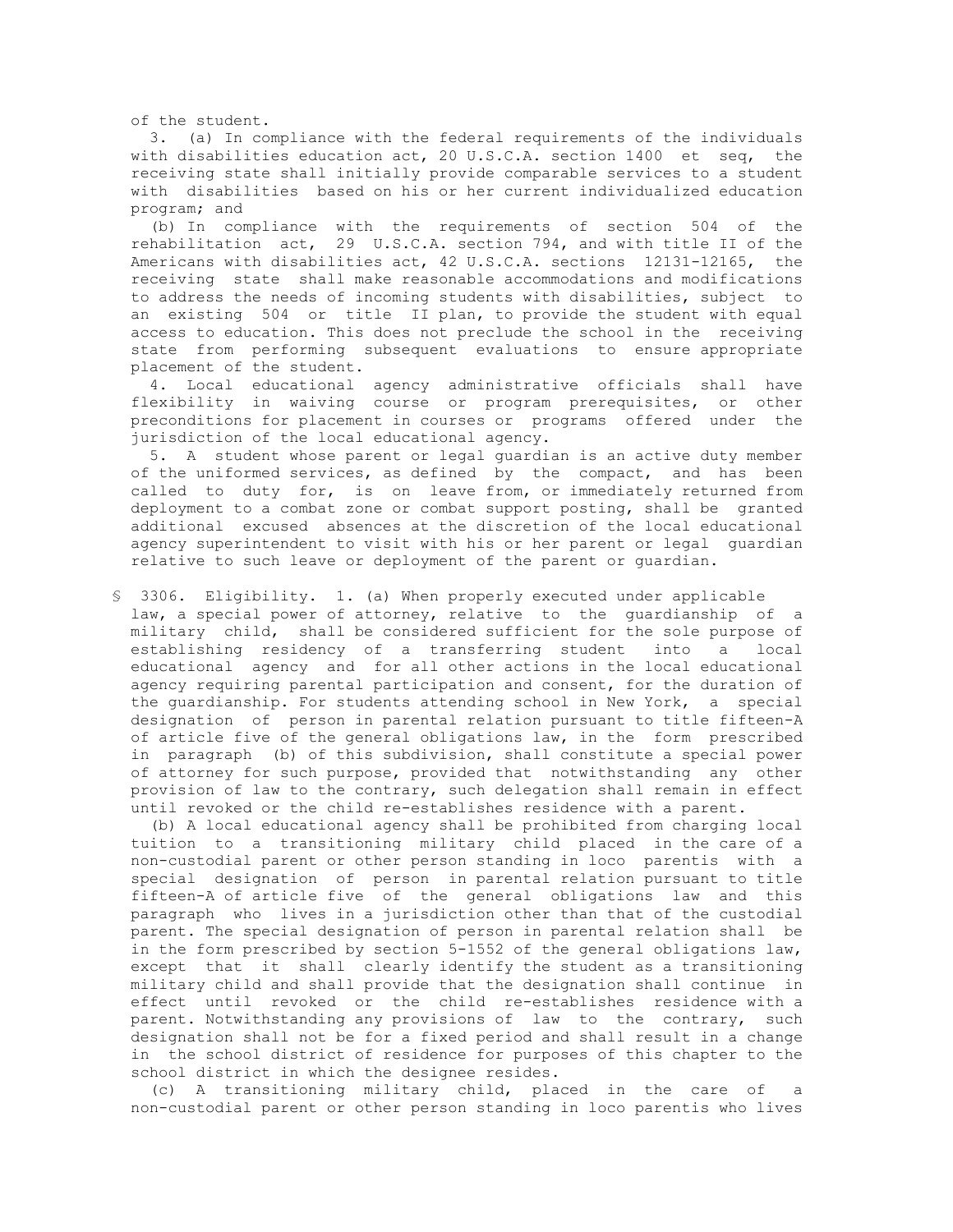in a jurisdiction other than that of the custodial parent, may continue to attend the school within New York in which he or she was enrolled while residing with the custodial parent until the child completes the highest grade level in such school. Nothing in this paragraph shall be construed to require a local educational agency to provide transportation services to such student while residing outside of the district for distances greater than the maximum transportation limit established under school district policy.

 2. State and local educational agencies shall facilitate the opportunity for transitioning military children's inclusion in extracurricular activities, regardless of application deadlines, to the extent they are otherwise qualified.

 § 3307. Graduation. In order to facilitate the on-time graduation of children of military families, states and local educational agencies shall incorporate the following procedures:

 1. Local educational agency administrative officials shall waive specific courses required for graduation if similar coursework has been satisfactorily completed in another local educational agency or shall provide reasonable justification for denial. Should a waiver not be granted to a student who would qualify to graduate from the sending school, the local educational agency shall provide an alternative means of acquiring required coursework so that graduation may occur on time.

 2. States shall accept (a) exit or end-of-course exams required for graduation from the sending state, (b) national norm referenced achievement tests or (c) alternative testing, in lieu of testing requirements for graduation in the receiving state. In the event the above alternatives cannot be accommodated by the receiving state for a student transferring in his or her senior year, then the provisions of subdivision three of this section shall apply.

 3. Should a military student transferring at the beginning or during his or her senior year be ineligible to graduate from the receiving local educational agency after all alternatives have been considered, the sending and receiving local educational agencies shall ensure the receipt of a diploma from the sending local educational agency, if the student meets the graduation requirements of the sending local educational agency. In the event that one of the states in question is not a member of this compact, the member state shall use best efforts to facilitate the on-time graduation of the student in accordance with subdivisions one and two of this section.

§ 3308. State coordination. 1. Each member state shall, through the creation of a state council or use of an existing body or board, provide for the coordination among its agencies of government, local educational agencies and military installations concerning the state's participation in, and compliance with, this compact and interstate commission activities. In New York, the state council shall include the commissioner or his or her designee, the director of the New York state division of veterans' affairs or his or her designee, the adjutant general of the state of New York or his or her designee, a superintendent of a school district with a high concentration of military children appointed by the commissioner, a district superintendent of schools of a board of cooperative educational services serving an area with a high concentration of military children appointed by the commissioner, a representative from a military installation appointed by the governor, a representative of military families appointed by the governor, a public member appointed by the governor and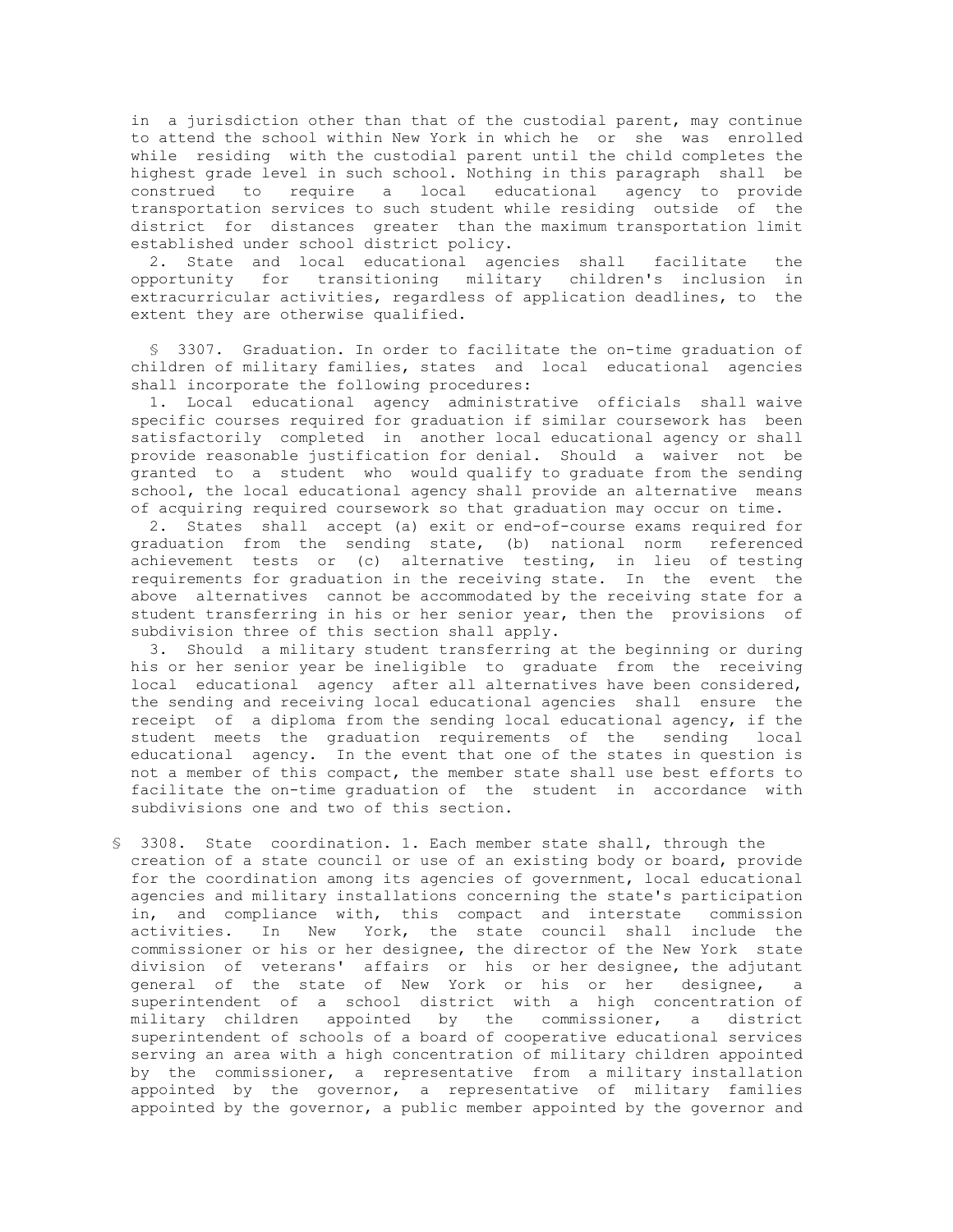one representative each appointed by the speaker of the assembly, the temporary president of the senate and the governor.

 2. The state council of each member state shall appoint or designate a military family education liaison to assist military families and the state in facilitating the implementation of this compact.

 3. The compact commissioner responsible for the administration and management of the state's participation in the compact shall be appointed by the governor or as otherwise determined by each member state.

 4. The compact commissioner and the military family education liaison designated herein shall be ex-officio members of the state council, unless either is already a full voting member of the state council.

§ 3309. Interstate commission on educational opportunity for military children. The member states hereby create the "interstate commission on educational opportunity for military children". The activities of the interstate commission are the formation of public policy and are a discretionary state function. The interstate commission shall:

 1. Be a body corporate and joint agency of the member states and shall have all the responsibilities, powers and duties set forth herein.

 2. Consist of one interstate commission voting representative from each member state who shall be that state's compact commissioner.

 (a) Each member state represented at a meeting of the interstate commission is entitled to one vote.

 (b) A majority of the total member states shall constitute a quorum for the transaction of business, unless a larger quorum is required by the bylaws of the interstate commission.

 (c) A representative shall not delegate a vote to another member state. In the event the compact commissioner is unable to attend a meeting of the interstate commission, the governor or state council may delegate voting authority to another person from their state for a specified meeting.

 (d) The bylaws may provide for meetings of the interstate commission to be conducted by telecommunication or electronic communication.

 3. Consist of ex-officio, non-voting representatives who are members of interested organizations. Such ex-officio members, as defined in the bylaws, may include but not be limited to, members of the representative organizations of military family advocates, local educational agency officials, parent and teacher groups, the United States department of defense, the education commission of the states, the interstate agreement on the qualification of educational personnel and other interstate compacts affecting the education of children of military members.

 4. Meet at least once each calendar year. The chairperson may call additional meetings and, upon the request of a simple majority of the member states, shall call additional meetings.

 5. Establish an executive committee, whose members shall include the officers of the interstate commission and such other members of the interstate commission as determined by the bylaws. Members of the executive committee shall serve a one year term. Members of the executive committee shall be entitled to one vote each. The executive committee shall have the power to act on behalf of the interstate commission, with the exception of rulemaking, during periods when the interstate commission is not in session. The executive committee shall oversee the day-to-day activities of the administration of the compact including enforcement and compliance with the provisions of the compact, its bylaws and rules, and other such duties as deemed necessary. The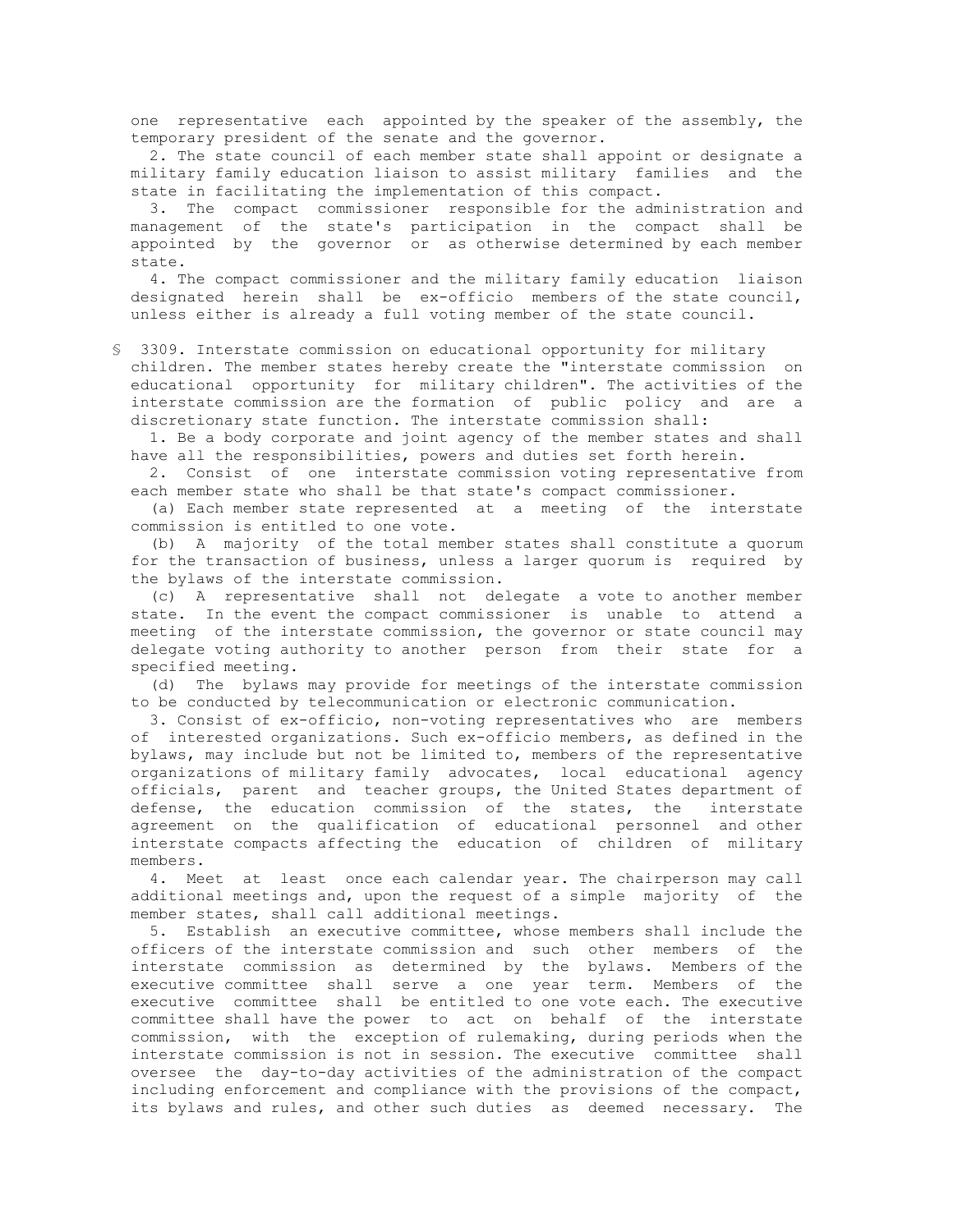United States department of defense, shall serve as an ex-officio, non-voting member of the executive committee.

 6. Establish bylaws and rules that provide for conditions and procedures under which the interstate commission shall make its information and official records available to the public for inspection or copying. The interstate commission may exempt from disclosure information or official records to the extent they would adversely affect personal privacy rights or proprietary interests.

 7. Give public notice of all meetings and all meetings shall be open to the public, except as set forth in the rules or as otherwise provided in the compact. The interstate commission and its committees may close a meeting, or portion thereof, where it determines by two-thirds vote that an open meeting would be likely to:

 (a) Relate solely to the interstate commission's internal personnel practices and procedures;

 (b) Disclose matters specifically exempted from disclosure by federal and state statute;

 (c) Disclose trade secrets or commercial or financial information which is privileged or confidential;

 (d) Involve accusing a person of a crime, or formally censuring a person;

 (e) Disclose information of a personal nature where disclosure would constitute a clearly unwarranted invasion of personal privacy;

 (f) Disclose investigative records compiled for law enforcement purposes; or

 (g) Specifically relate to the interstate commission's participation in a civil action or other legal proceeding.

 8. Shall cause its legal counsel or designee to certify that a meeting may be closed and shall reference each relevant exemptible provision for any meeting, or portion of a meeting, which is closed pursuant to this provision. The interstate commission shall keep minutes which shall fully and clearly describe all matters discussed in a meeting and shall provide a full and accurate summary of actions taken, and the reasons therefor, including a description of the views expressed and the record of a roll call vote. All documents considered in connection with an action shall be identified in such minutes. All minutes and documents of a closed meeting shall remain under seal, subject to release by a majority vote of the interstate commission.

 9. Shall collect standardized data concerning the educational transition of the children of military families under this compact as directed through its rules which shall specify the data to be collected, the means of collection and data exchange and reporting requirements. Such methods of data collection, exchange and reporting shall, in so far as is reasonably possible, conform to current technology and coordinate its information functions with the appropriate custodian of records as identified in the bylaws and rules, and shall in all cases be consistent with all applicable privacy laws.

 10. Shall create a process that permits military officials, education officials and parents to inform the interstate commission if and when there are alleged violations of the compact or its rules or when issues subject to the jurisdiction of the compact or its rules are not addressed by the state or local educational agency. This section shall not be construed to create a private right of action against the interstate commission or any member state.

§ 3310. Powers and duties of the interstate commission. The interstate commission shall have the following powers: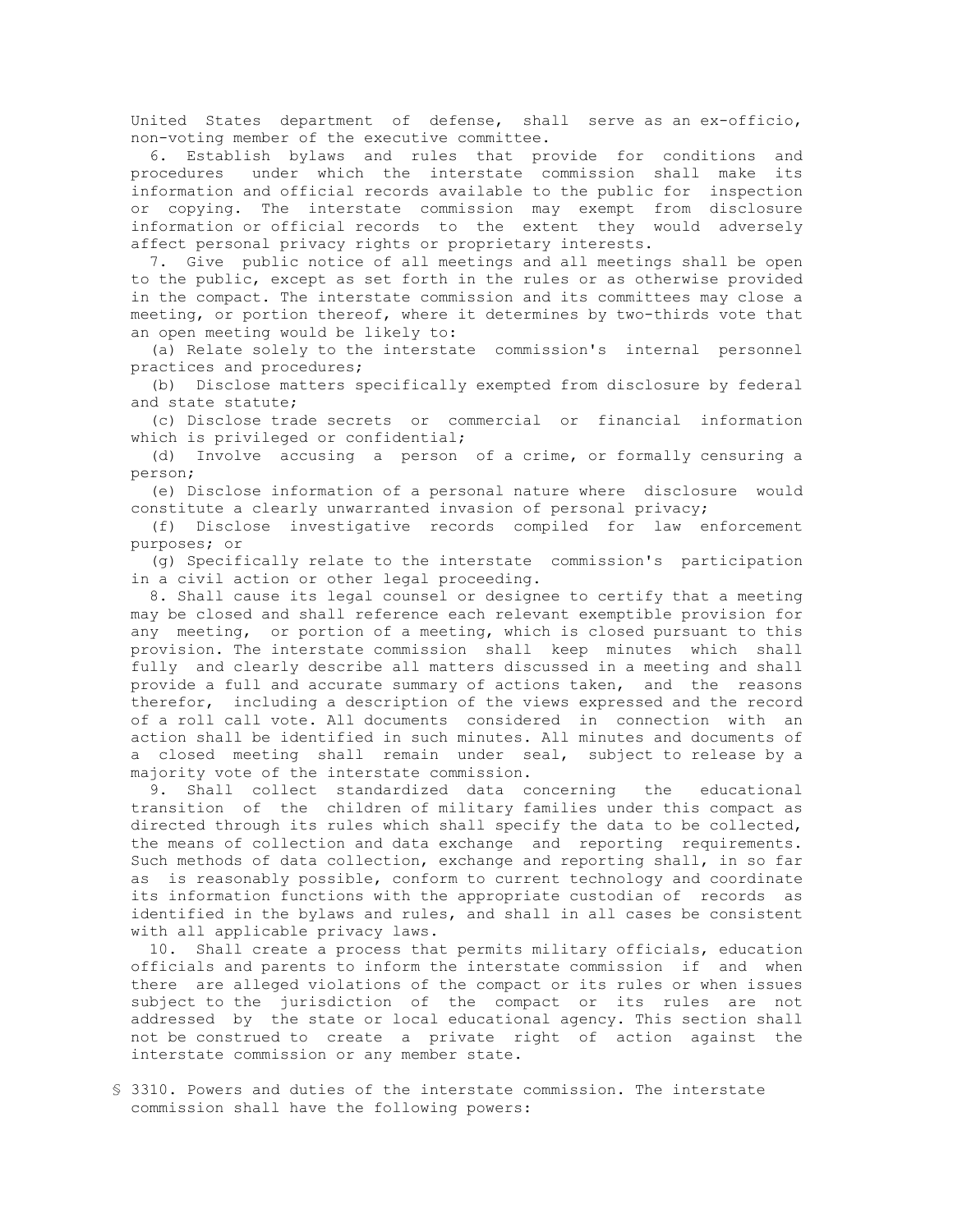1. To provide for dispute resolution among member states.

 2. To promulgate rules and take all necessary actions to effect the goals, purposes and obligations as enumerated in this compact.

 3. To issue, upon request of a member state, advisory opinions concerning the meaning or interpretation of the interstate compact, its bylaws, rules and actions.

 4. To enforce compliance with the compact provisions, the rules promulgated by the interstate commission, and the bylaws, using all necessary and proper means, including but not limited to the use of judicial process.

 5. To establish and maintain offices which shall be located within one or more of the member states.

6. To purchase and maintain insurance and bonds.

7. To borrow, accept, hire or contract for services of personnel.

 8. To establish and appoint committees including, but not limited to, an executive committee as required by subdivision five of section thirty-three hundred nine of this article which shall have the power to act on behalf of the interstate commission in carrying out its powers and duties hereunder.

 9. To elect or appoint such officers, attorneys, employees, agents, or consultants, and to fix their compensation, define their duties and determine their qualifications; and to establish the interstate commission's personnel policies and programs relating to conflicts of interest, rates of compensation, and qualifications of personnel.

 10. To accept any and all donations and grants of money, equipment, supplies, materials, and services, and to receive, utilize, and dispose of it.

 11. To lease, purchase, accept contributions or donations of, or otherwise to own, hold, improve or use any property, real, personal, or mixed.

 12. To sell, convey, mortgage, pledge, lease, exchange, abandon, or otherwise dispose of any property, real, personal or mixed.

13. To establish a budget and make expenditures.

 14. To adopt a seal and bylaws governing the management and operation of the interstate commission.

 15. To report annually to the legislatures, governors, judiciary, and state councils of the member states concerning the activities of the interstate commission during the preceding year. Such reports shall also include any recommendations that may have been adopted by the interstate commission.

 16. To coordinate education, training and public awareness regarding the compact, its implementation and operation for officials and parents involved in such activity.

 17. To establish uniform standards for the reporting, collecting and exchanging of data.

 18. To maintain corporate books and records in accordance with the bylaws.

 19. To perform such functions as may be necessary or appropriate to achieve the purposes of this compact.

 20. To provide for the uniform collection and sharing of information between and among member states, schools and military families under this compact consistent with all applicable privacy laws.

§ 3311. Organization and operation of the interstate commission. 1. The interstate commission shall, by a majority of the members present and voting, within twelve months after the first interstate commission meeting, adopt bylaws to govern its conduct as may be necessary or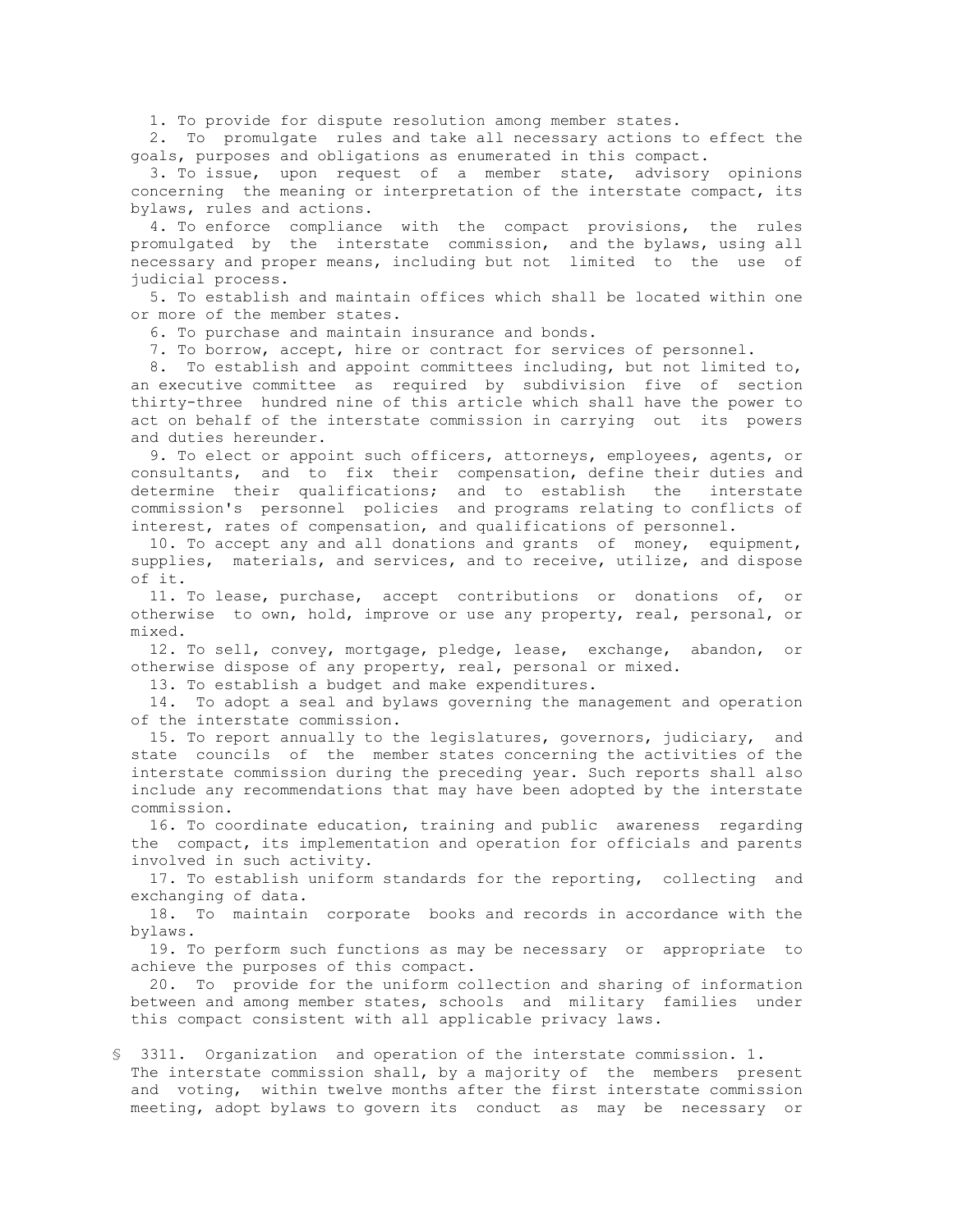appropriate to carry out the purposes of the compact, including, but not limited to:

(a) Establishing the fiscal year of the interstate commission;

 (b) Establishing an executive committee, and such other committees as may be necessary;

 (c) Providing for the establishment of committees and for governing any general or specific delegation of authority or function of the interstate commission;

 (d) Providing reasonable procedures for calling and conducting meetings of the interstate commission, and ensuring reasonable notice of each such meeting;

 (e) Establishing the titles and responsibilities of the officers and staff of the interstate commission;

 (f) Providing a mechanism for concluding the operations of the interstate commission and the return of surplus funds that may exist upon the termination of the compact after the payment and reserving of all of its debts and obligations; and

 (g) Providing "start up" rules for initial administration of the compact.

 2. The interstate commission shall, by a majority of the members, elect annually from among its members a chairperson, a vice-chairperson, and a treasurer, each of whom shall have such authority and duties as may be specified in the bylaws. The chairperson or, in the chairperson's absence or disability, the vice-chairperson, shall preside at all meetings of the interstate commission. The officers so elected shall serve without compensation or remuneration from the interstate commission; provided that, subject to the availability of budgeted funds, the officers shall be reimbursed for ordinary and necessary costs and expenses incurred by them in the performance of their responsibilities as officers of the interstate commission.

 3. (a) The executive committee shall have such authority and duties as may be set forth in the bylaws, including but not limited to:

 (i) Managing the affairs of the interstate commission in a manner consistent with the bylaws and purposes of the interstate commission;

 (ii) Overseeing an organizational structure within, and appropriate procedures for the interstate commission to provide for the creation of rules, operating procedures, and administrative and technical support functions; and

 (iii) Planning, implementing, and coordinating communications and activities with other state, federal and local government organizations in order to advance the goals of the interstate commission.

 (b) The executive committee may, subject to the approval of the interstate commission, appoint or retain an executive director for such period, upon such terms and conditions and for such compensation, as the interstate commission may deem appropriate. The executive director shall serve as secretary to the interstate commission, but shall not be a member of the interstate commission. The executive director shall hire and supervise such other persons as may be authorized by the interstate commission.

 4. The interstate commission's executive director and its employees shall be immune from suit and liability, either personally or in their official capacity, for a claim for damage to or loss of property or personal injury or other civil liability caused or arising out of or relating to an actual or alleged act, error, or omission that occurred, or that such person had a reasonable basis for believing occurred, within the scope of interstate commission employment, duties, or responsibilities; provided, that such person shall not be protected from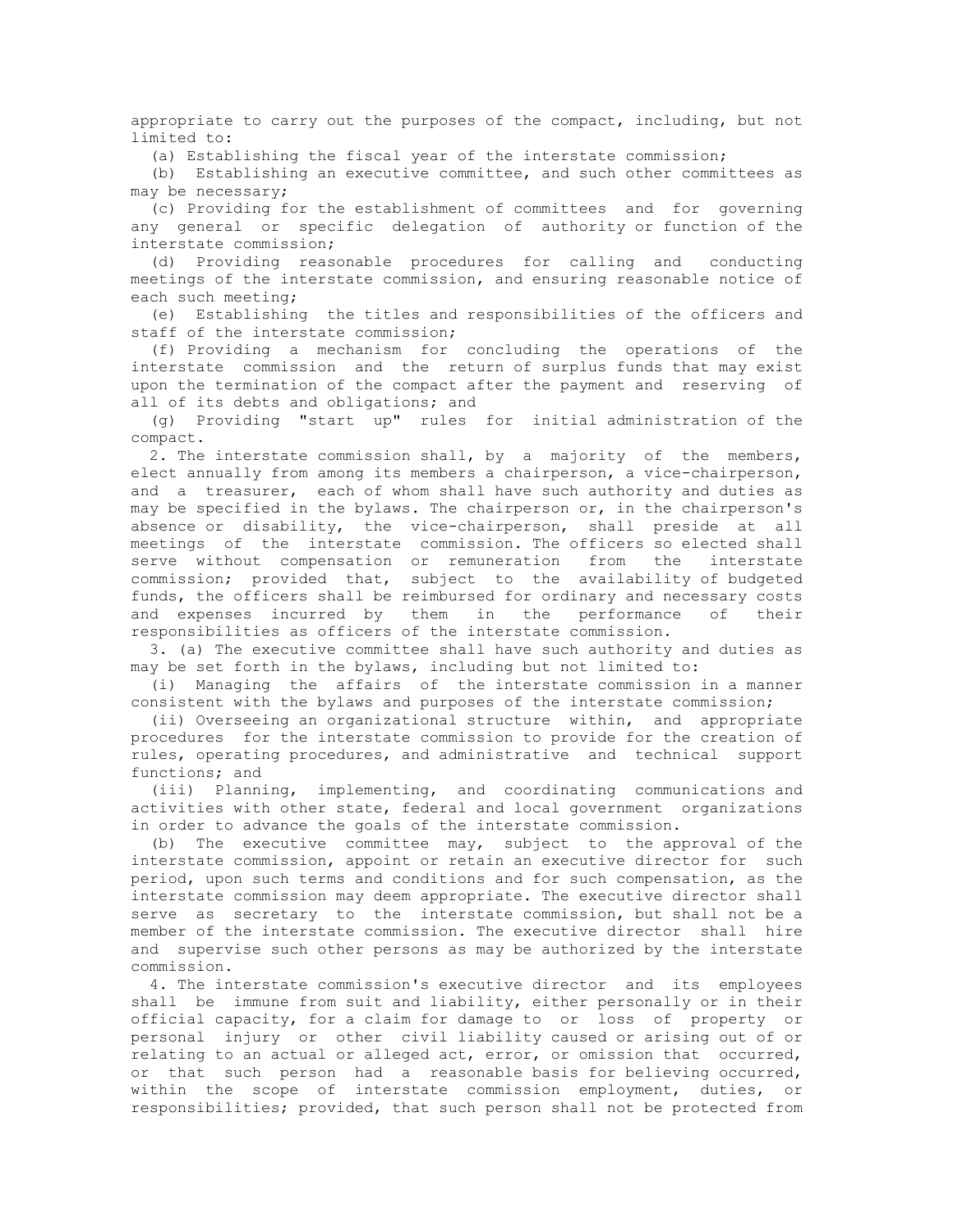suit or liability for damage, loss, injury, or liability caused by the intentional or willful and wanton misconduct of such person.

 (a) The liability of the interstate commission's executive director and employees or interstate commission representatives, acting within the scope of such person's employment or duties for acts, errors, or omissions occurring within such person's state may not exceed the limits of liability set forth under the constitution and laws of that state for state officials, employees, and agents. The interstate commission is considered to be an instrumentality of the states for the purposes of any such action. Nothing in this section shall be construed to protect such person from suit or liability for damage, loss, injury, or liability caused by the intentional or willful and wanton misconduct of such person.

 (b) The interstate commission shall defend the executive director and its employees and, subject to the approval of the attorney general or other appropriate legal counsel of the member state represented by an interstate commission representative, shall defend such interstate commission representative in any civil action seeking to impose liability arising out of an actual or alleged act, error or omission that occurred within the scope of interstate commission employment, duties or responsibilities, or that the defendant had a reasonable basis for believing occurred within the scope of interstate commission employment, duties, or responsibilities, provided that the actual or alleged act, error, or omission did not result from intentional or willful and wanton misconduct on the part of such person.

 (c) To the extent not covered by the state involved, member state, or the interstate commission, the representatives or employees of the interstate commission shall be held harmless in the amount of a settlement or judgment, including attorney's fees and costs, obtained against such persons arising out of an actual or alleged act, error, or omission that occurred within the scope of interstate commission employment, duties, or responsibilities, or that such persons had a reasonable basis for believing occurred within the scope of interstate commission employment, duties, or responsibilities, provided that the actual or alleged act, error, or omission did not result from intentional or willful and wanton misconduct on the part of such persons.

 § 3312. Rulemaking functions of the interstate commission. 1. The interstate commission shall promulgate reasonable rules in order to effectively and efficiently achieve the purposes of this compact. Notwithstanding the foregoing, in the event the interstate commission exercises its rulemaking authority in a manner that is beyond the scope of the purposes of this article, or conflicts with the laws of a member state, or the powers granted hereunder, then such an action by the interstate commission shall be invalid and have no force or effect.

 2. Rules shall be made pursuant to a rulemaking process that substantially conforms to section two hundred two of the state administrative procedure act as may be appropriate to the operations of the interstate commission.

 3. Not later than thirty days after a rule is promulgated, any person may file a petition for judicial review of the rule; provided, that the filing of such a petition shall not stay or otherwise prevent the rule from becoming effective unless the court finds that the petitioner has a substantial likelihood of success. The court shall give deference to the actions of the interstate commission consistent with applicable law and shall not find the rule to be unlawful if the rule represents a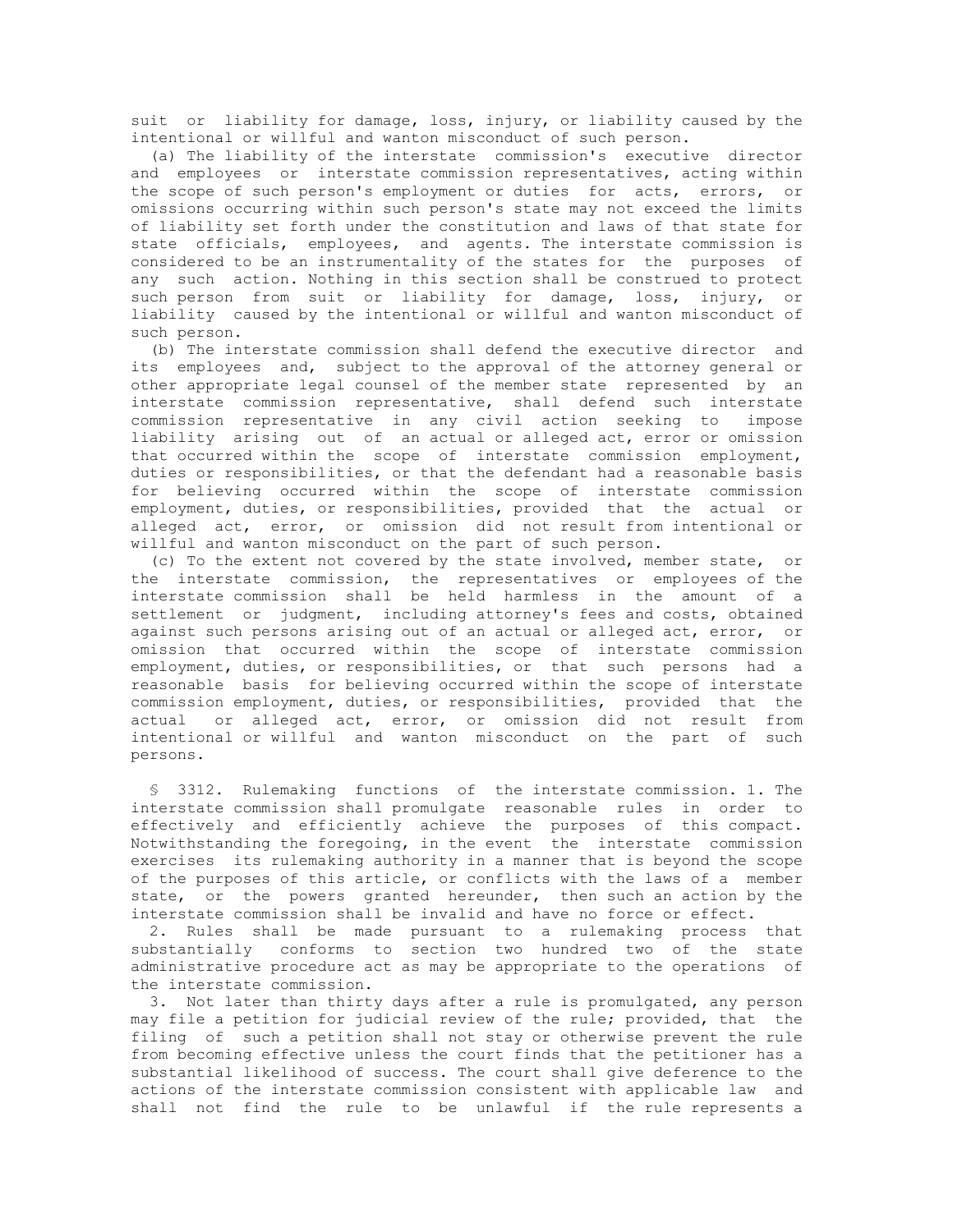reasonable exercise of the interstate commission's authority.

 4. If a majority of the legislatures of the compacting states rejects a rule by enactment of a statute or resolution in the same manner used to adopt the compact, then such rule shall have no further force and effect in any compacting state.

§ 3313. Oversight, enforcement, and dispute resolution. 1. (a) All courts shall take judicial notice of the compact and the rules in any judicial or administrative proceeding in a member state pertaining to the subject matter of this compact which may affect the powers, responsibilities or actions of the interstate commission.

 (b) The interstate commission shall be entitled to receive all service of process in any such proceeding, and shall have standing to intervene in the proceeding for all purposes. Failure to provide service of process to the interstate commission shall render a judgment or order void as to the interstate commission, this compact or promulgated rules.

 2. If the interstate commission determines that a member state has defaulted in the performance of its obligations or responsibilities under this compact, or the bylaws or promulgated rules, the interstate commission shall:

 (a) Provide written notice to the defaulting state and other member states, of the nature of the default, the means of curing the default and any action taken by the interstate commission. The interstate commission shall specify the conditions by which the defaulting state must cure its default.

 (b) Provide remedial training and specific technical assistance regarding the default.

 (c) If the defaulting state fails to cure the default, the defaulting state shall be terminated from the compact upon an affirmative vote of a majority of the member states and all rights, privileges and benefits conferred by this compact shall be terminated from the effective date of termination. A cure of the default does not relieve the offending state of obligations or liabilities incurred during the period of the default.

 (d) Suspension or termination of membership in the compact shall be imposed only after all other means of securing compliance have been exhausted. Notice of intent to suspend or terminate shall be given by the interstate commission to the governor, the majority and minority leaders of the defaulting state's legislature, and each of the member states.

 (e) The state which has been suspended or terminated is responsible for all assessments, obligations and liabilities incurred through the effective date of suspension or termination including obligations, the performance of which extends beyond the effective date of suspension or termination.

 (f) The interstate commission shall not bear any costs relating to any state that has been found to be in default or which has been suspended or terminated from the compact, unless otherwise mutually agreed upon in writing between the interstate commission and the defaulting state.

 (g) The defaulting state may appeal the action of the interstate commission by petitioning the United States district court for the District of Columbia or the federal district where the interstate commission has its principal offices. The prevailing party shall be awarded all costs of such litigation including reasonable attorney's fees.

 3. (a) The interstate commission shall attempt, upon the request of a member state, to resolve disputes which are subject to the compact and which may arise among member states and between member and non-member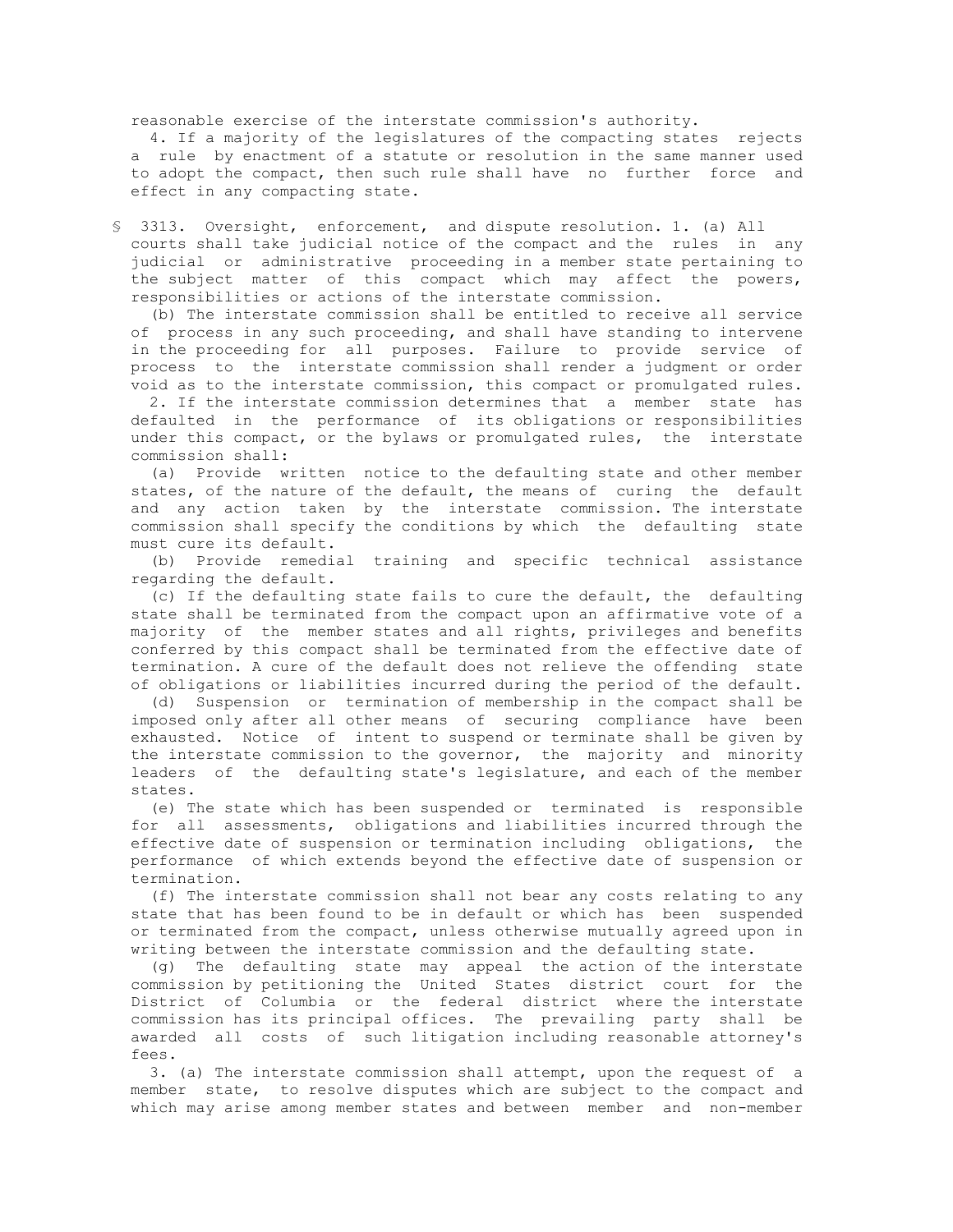(b) The interstate commission shall promulgate a rule providing for both mediation and binding dispute resolution for disputes as appropriate.

states.

 4. (a) The interstate commission, in the reasonable exercise of its discretion, shall enforce the provisions and rules of this compact.

 (b) The interstate commission, may by majority vote of the members, initiate legal action in the United States district court for the District of Columbia or, at the discretion of the interstate commission, in the federal district where the interstate commission has its principal offices, to enforce compliance with the provisions of the compact, its promulgated rules and bylaws, against a member state in default. The relief sought may include both injunctive relief and damages. In the event judicial enforcement is necessary the prevailing party shall be awarded all costs of such litigation including reasonable attorney's fees.

 (c) The remedies herein shall not be the exclusive remedies of the interstate commission. The interstate commission may avail itself of any other remedies available under state law or the regulation of a profession.

 § 3314. Financing of the interstate commission. 1. The interstate commission shall pay, or provide for the payment of the reasonable expenses of its establishment, organization and ongoing activities.

 2. The interstate commission may levy on and collect an annual assessment from each member state to cover the cost of the operations and activities of the interstate commission and its staff which must be in a total amount sufficient to cover the interstate commission's annual budget as approved each year. The aggregate annual assessment amount shall be allocated based upon a formula to be determined by the interstate commission, which shall promulgate a rule binding upon all member states.

 3. The interstate commission shall not incur obligations of any kind prior to securing the funds adequate to meet the same; nor shall the interstate commission pledge the credit of any of the member states, except by and with the authority of the member state.

 4. The interstate commission shall keep accurate accounts of all receipts and disbursements. The receipts and disbursements of the interstate commission shall be subject to the audit and accounting procedures established under its bylaws. However, all receipts and disbursements of funds handled by the interstate commission shall be audited yearly by a certified or licensed public accountant and the report of the audit shall be included in and become part of the annual report of the interstate commission.

 § 3315. Member states, effective date and amendment. 1. Any state is eligible to become a member state.

 2. The compact shall become effective and binding upon legislative enactment of the compact into law by no less than ten of the states. Thereafter it shall become effective and binding as to any other member state upon enactment of the compact into law by that state. The governors of non-member states or their designees shall be invited to participate in the activities of the interstate commission on a nonvoting basis prior to adoption of the compact by all states.

 3. The interstate commission may propose amendments to the compact for enactment by the member states. No amendment shall become effective and binding upon the interstate commission and the member states unless and